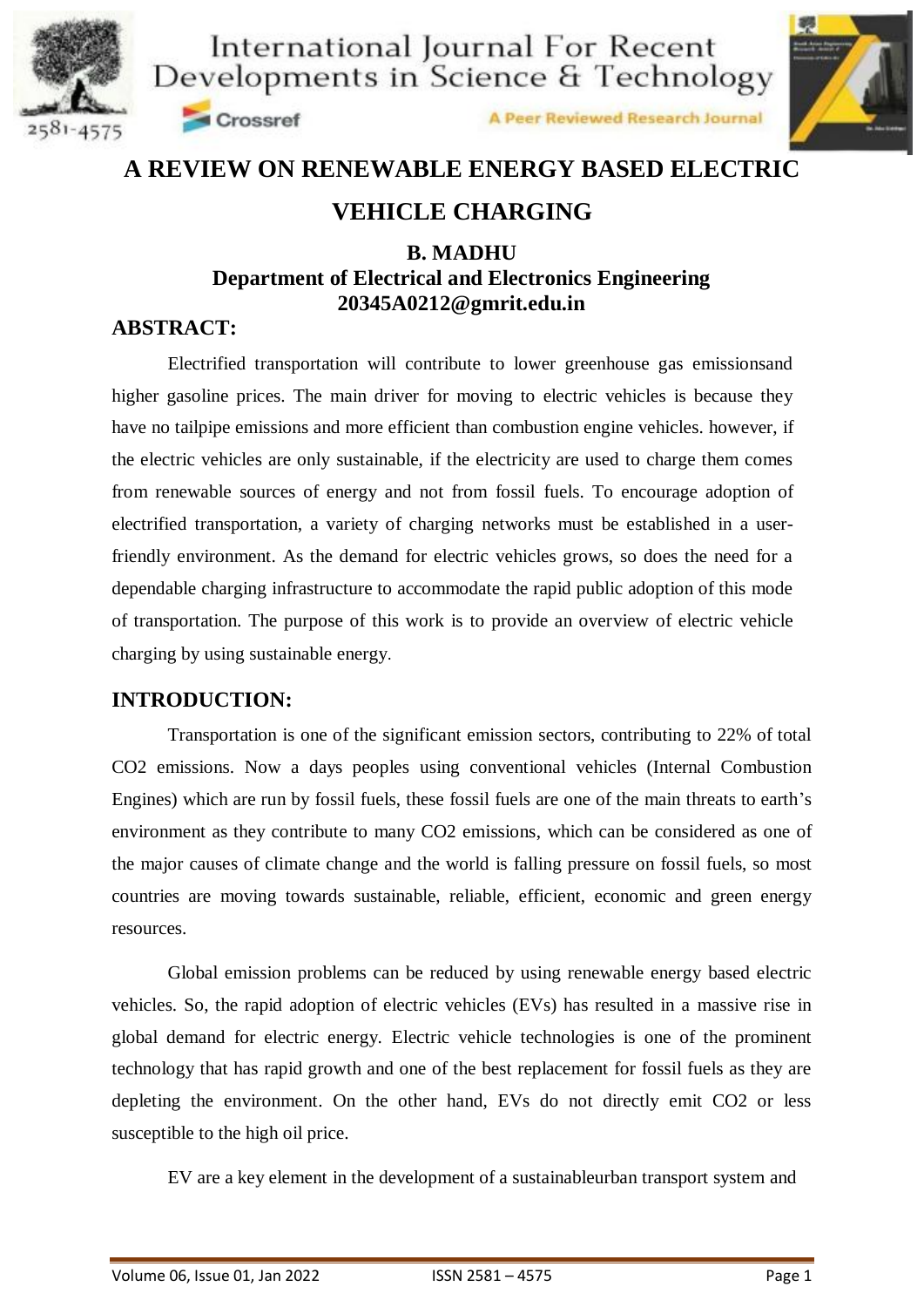



Crossref

A Peer Reviewed Research Journal

charging would be a huge solution because solar energy from photovoltaic (PV) panels and wind sources have so much potential to provide electricity. The charging facility's electricity output can be either inferior (less than the needed power) or very high (above the power consumption) depending on the available energy sources (solar radiation and wind speed). The advancement of RCI technology has increased the social and economic benefits in both the transportation and energy sector.

#### **NEED OF RENEWABLE ENERGY-BASED EV CHARGING**

The percentage of natural resources has been reduced due to usage in transportation, industrial, power generation. According to academics, humanity will face a major problem in the year 2100. Renewable energy sources such as wind, water, and solar are becoming more popular around the world. The transportation system, on the other hand, has seen significant modifications, such as the introduction of electric vehicles.

Wind and solar energies are considered to be reliable substitution sources ofconventionalenergy sources because of their economic and environmental benefits. Use of renewable energy is promoting in reductions of greenhouse gases, most of sustainable, performance, energy efficient, safer, recovery of some energy via regenerative braking and Electric Vehicles has an efficiency of 80-95%, making them more appealing choice than CVs, which have an efficiency less than 20%.

Electric cars are entirely charged by the electricity provided by wind and photo voltaic, meaning you don't need to buy any gas ever again. It does not emit toxic gases or smoke in the environment as it runs on a clean energy source and they are even better than hybrid cars as hybrids running on gas produce emissions and desired to combat climate change and electric cars run on electrically powered engines, hence there is no need to lubricate the engines and they have less maintenance costs and use substantially less energy than conventional vehicles.

#### **ISSUES AND SOLUTIONS**

The major issues to be considered in renewable energy-based electric vehiclecharging includes:

Power quality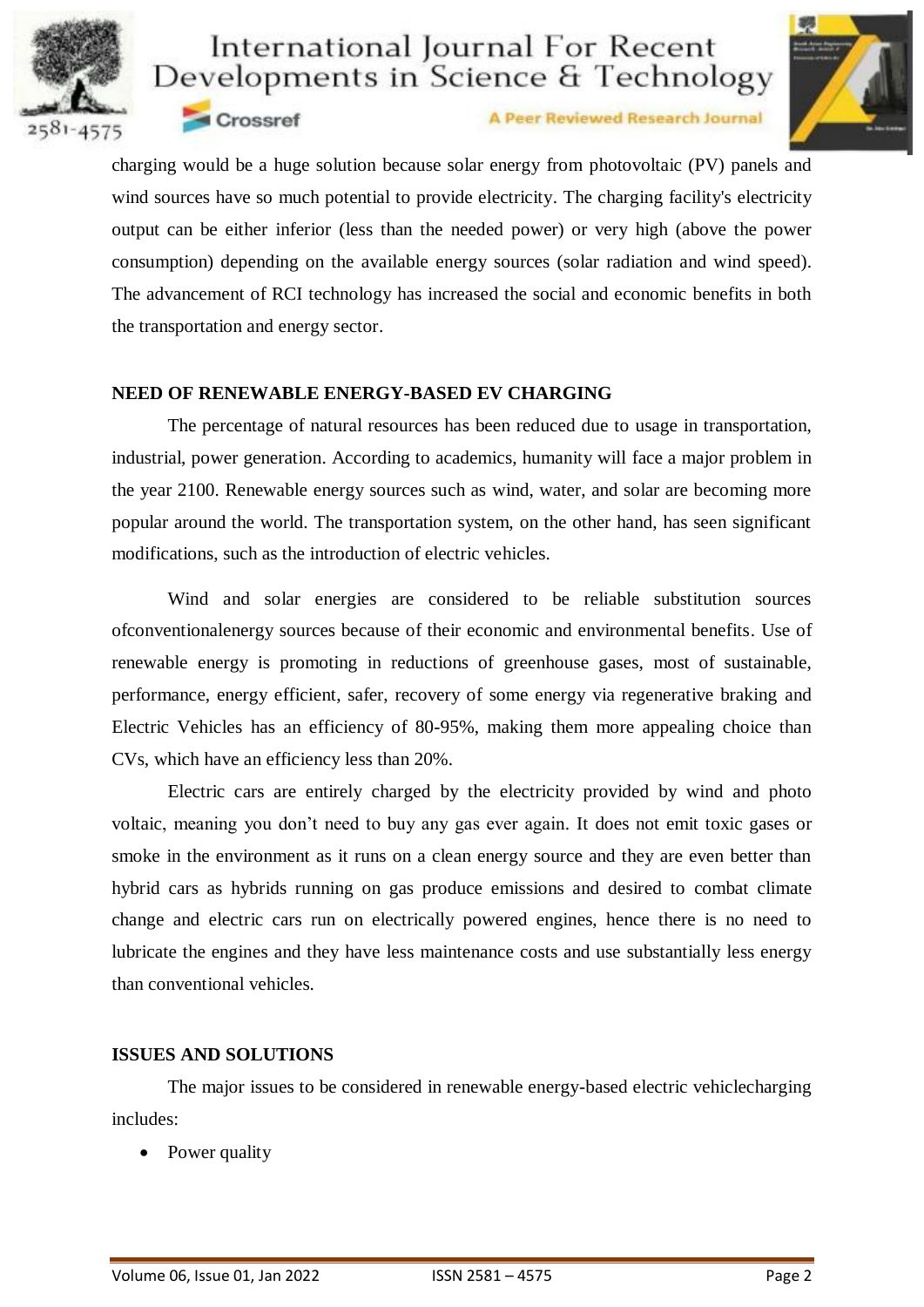

A Peer Reviewed Research Journal



Crossref

- Stability
- Power balance
- Charging prices
- Charging time
- Locations

There are some solutions that can be provided to overcome these issues possible through following ways. According to changing nature of wind and solar generating power is intermittent to control the large amplitude fluctuations with pulse width modulation.

Ensure that the implementation is profitable, the relevant planning businesses must take long-term energy prices into account by deploying DCFC, such as Free Wires Boost Charger recycling of batteries, recovery of critical materials, testing battery standards and consider smart charging.

For wind farms, it was noticed that urban areas are not suitable for installing the turbines as the wind energy-based system. The large buildings are the major obstacles in wind directions, so it requires optimal planning of location and optimal scheduling of charging.

| S. No |                                              |                                          |  |
|-------|----------------------------------------------|------------------------------------------|--|
|       | <b>Title of the Paper</b>                    | <b>Description</b>                       |  |
| 1.    | In<br>charging<br>Renewable<br>energy-based  | this<br>of<br>integration<br>paper, the  |  |
|       | infrastructure for electric vehicles         | renewable energy and EVs draws the       |  |
|       |                                              | future mode of transportation and the    |  |
|       |                                              | more penetration of EVs and RCIs more    |  |
|       |                                              | reduction of carbon emissions and fossil |  |
|       |                                              | fuel consumption.                        |  |
|       |                                              |                                          |  |
| 2.    | in<br>electric<br>vehicle<br>Developments    | EV charging will be very helpful in      |  |
|       | charging<br>station<br>infrastructure<br>and | maintaining the energy balance of the    |  |
|       | present scenario of India                    | power system and effective utilization   |  |
|       |                                              | of available renewable energy.           |  |

## **LITERATURE SURVEY:**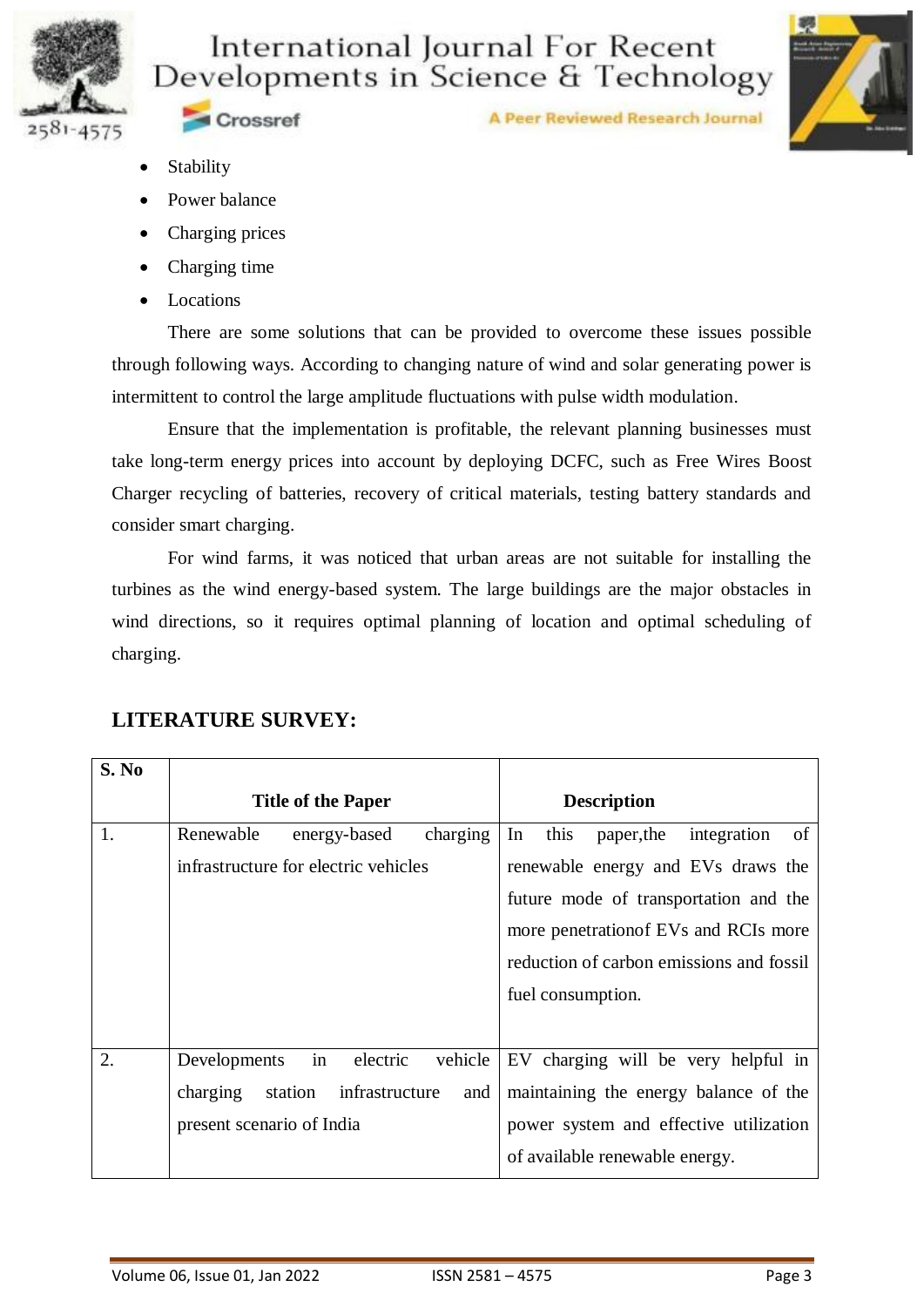







| 3. | Design and analysis of a solar-powered          | This paper presents out of all the array    |  |
|----|-------------------------------------------------|---------------------------------------------|--|
|    | electric vehicle charging station forIndian     | sizes selected, the 8.1 kW solar PV         |  |
|    | cities                                          | system with two days of battery             |  |
|    |                                                 | autonomy (129.6 kWh battery capacity)       |  |
|    |                                                 | has the fewest unused energy losses.        |  |
|    |                                                 |                                             |  |
| 4. | Electric Vehicle Technologies, Charging         | This paper provided a review of the EV      |  |
|    | Methods, Standards<br>and<br>Optimization       | technologies, including EV<br>charging      |  |
|    | Techniques                                      | methods such as BSS, WPT, and CC,           |  |
|    |                                                 | charging<br>EV<br>standards,<br>and         |  |
|    |                                                 | optimization techniques for the design      |  |
|    |                                                 | of optimal EV charging strategies.          |  |
|    |                                                 |                                             |  |
| 5. | Using renewable energy<br>for<br>sources        | The policies to use and encourage           |  |
|    | electric vehicles charging                      | renewable energy in order to establish      |  |
|    |                                                 | technically<br>the<br>and<br>financially    |  |
|    |                                                 | feasibility of the system, stations have    |  |
|    |                                                 | the possibility of connection to the        |  |
|    |                                                 | national/grid network.                      |  |
|    |                                                 |                                             |  |
| 6. | Wind-Energy-Powered Electric Vehicle            | The benefits of this approach can be        |  |
|    | <b>Charging Stations: Resource Availability</b> | seen from the reduced dependency on         |  |
|    | Data Analysis                                   | electricity<br>grids,<br>battery<br>storage |  |
|    |                                                 | systems, and energy conversion power        |  |
|    |                                                 | electronics.                                |  |
|    |                                                 |                                             |  |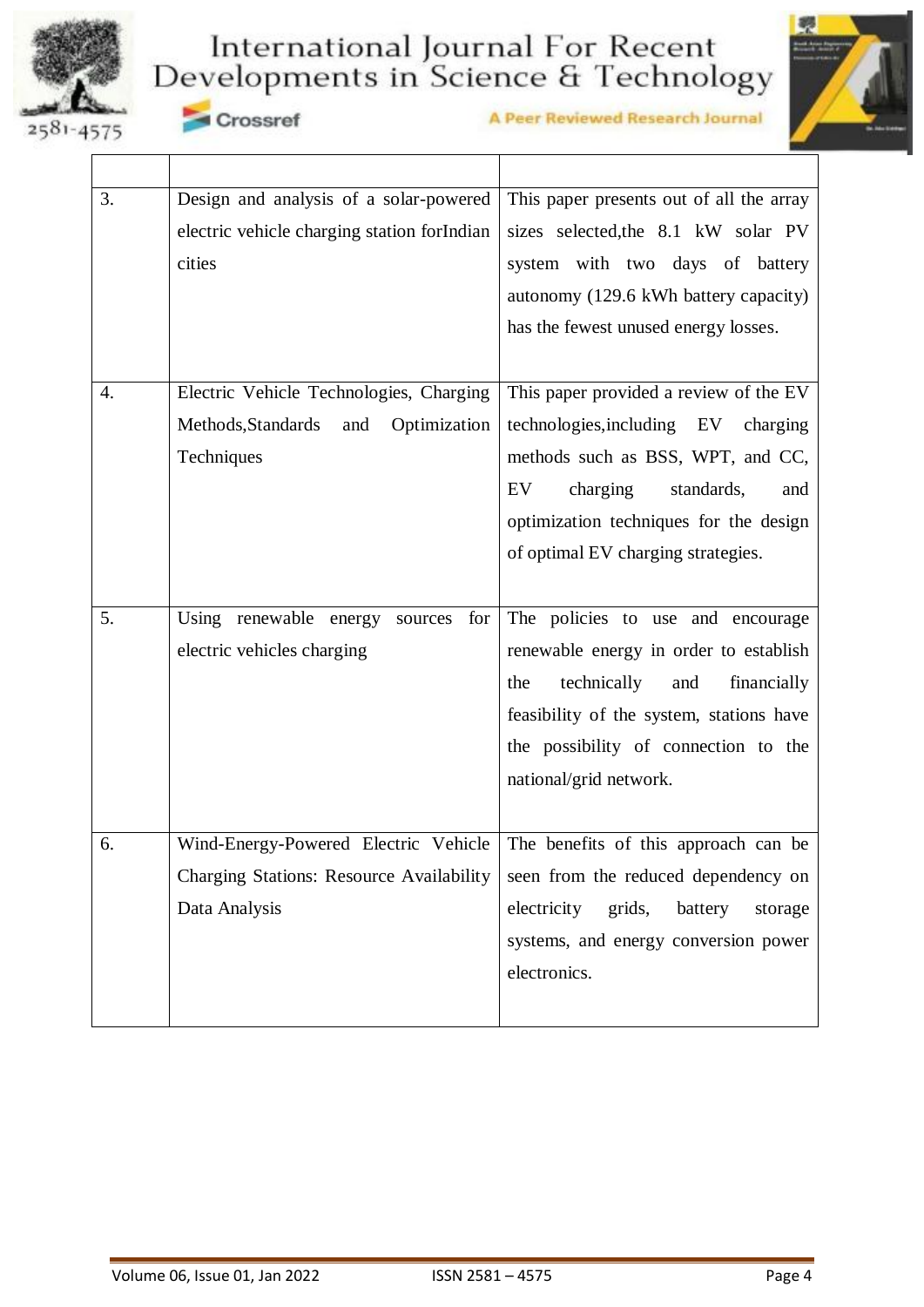



Crossref

A Peer Reviewed Research Journal



## **EV CHARGING FROM SOLAR ENERGY:**

#### **INFRASTRUCTURE**

#### **Energy Storage and Fast Charging Systems**

Unregulated charging, it was reported, would contribute to the overloading allocation of transformers and feeders, and, eventually, the power supply. As a result, the majority of the literature has suggested stationary energy storage and fast charging systems to overcome this difficult problem. By serving electric vehicles during the system's maximum load intervals, energy storage reduces charging infrastructure and operating costs.Energy storage can also improve the stability of electric vehicles by supplying the necessary and sufficient energy to reach charging stations in the event of an emergency.

#### **Storage Battery and Controller**

Solar-powered batteries can fulfil unreliable grid electricity demands, which arestrong charge, discharge, and intermittent full-charging periods. A range of battery typesfulfils these specific criteria. The major battery storage subgroups reviewed for solarenergy include a lead-acid battery, lithium-ion battery, and flow battery.To save the additionalenergy produced by photovoltaics, a central controller is requiredto redirect the generated power to the battery.

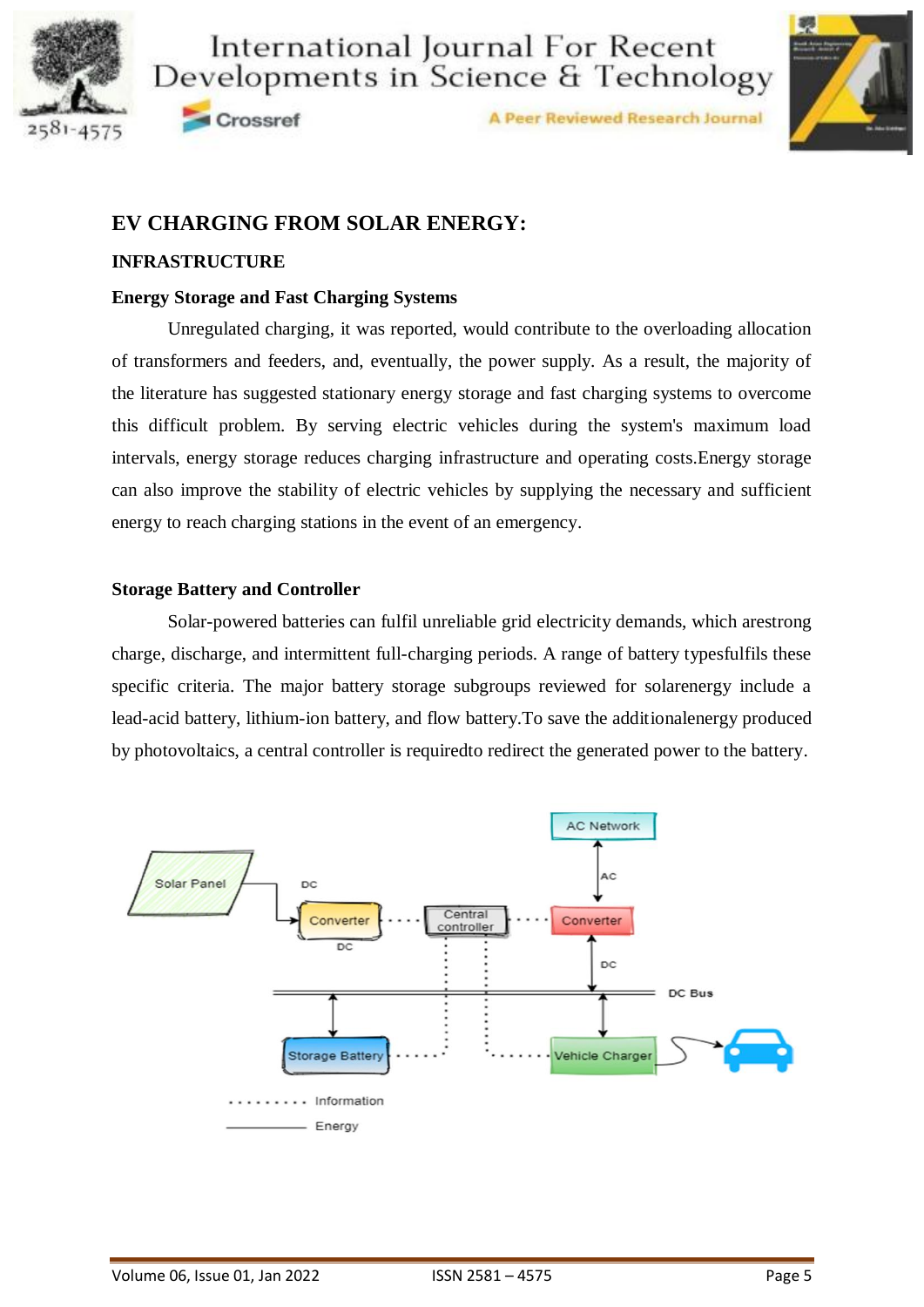

A Peer Reviewed Research Journal

Figure 1 EV charging infrastructure with a solar PV charger

Crossref

#### **Converters**

When it comes to a solar converter, the PV arrays are connected to a DC/DCconverterthat allows for full power point tracking control. The AC/DC converter is in charge of convertingDC/AC power in a bidirectional fashion. The power used from the grid isprimarilyAC. It must be converted into DC to charge the electric vehicles. The conversion of poweroccurs before the charging begins or relays the power from the grid to electricity networks.Therefore, the converters have unique roles in photovoltaic systems based on balancedenergy conversion.

#### **OPERATION OF SOLAR POWERED EV CHARGER**

First solar panels have the benefit that they can be installed on the rooftop of buildings besides just being installed as solar farms therefore solar power can be generated close to where the electric vehicles will be charged thus reducing the transmission losses.Second, rooftop of Solar PV systems are typically rated in the same order of KW which is similar to the power rating of an EV charger. Finally solar generation is maximum in the daytime and in summer. Then solar generation is ideally suited for charging cars at the working places during the day.

The simplest way to realise a solar powered EV charging station is to use solar PV Inverter, inside the inverter a DC-DC power converter operates the solar panels at the maximum power point then a DC-AC inverter converts the DC to 50 Hz / 60 Hz AC power for ac charging of EV. And a more efficient way to charge EVs from photovoltaics is to use an isolated DC-DC converter and directly charge the electric vehicles from the photovoltaics using dc charging.



Figure 210 kW Solar Powered EV Charger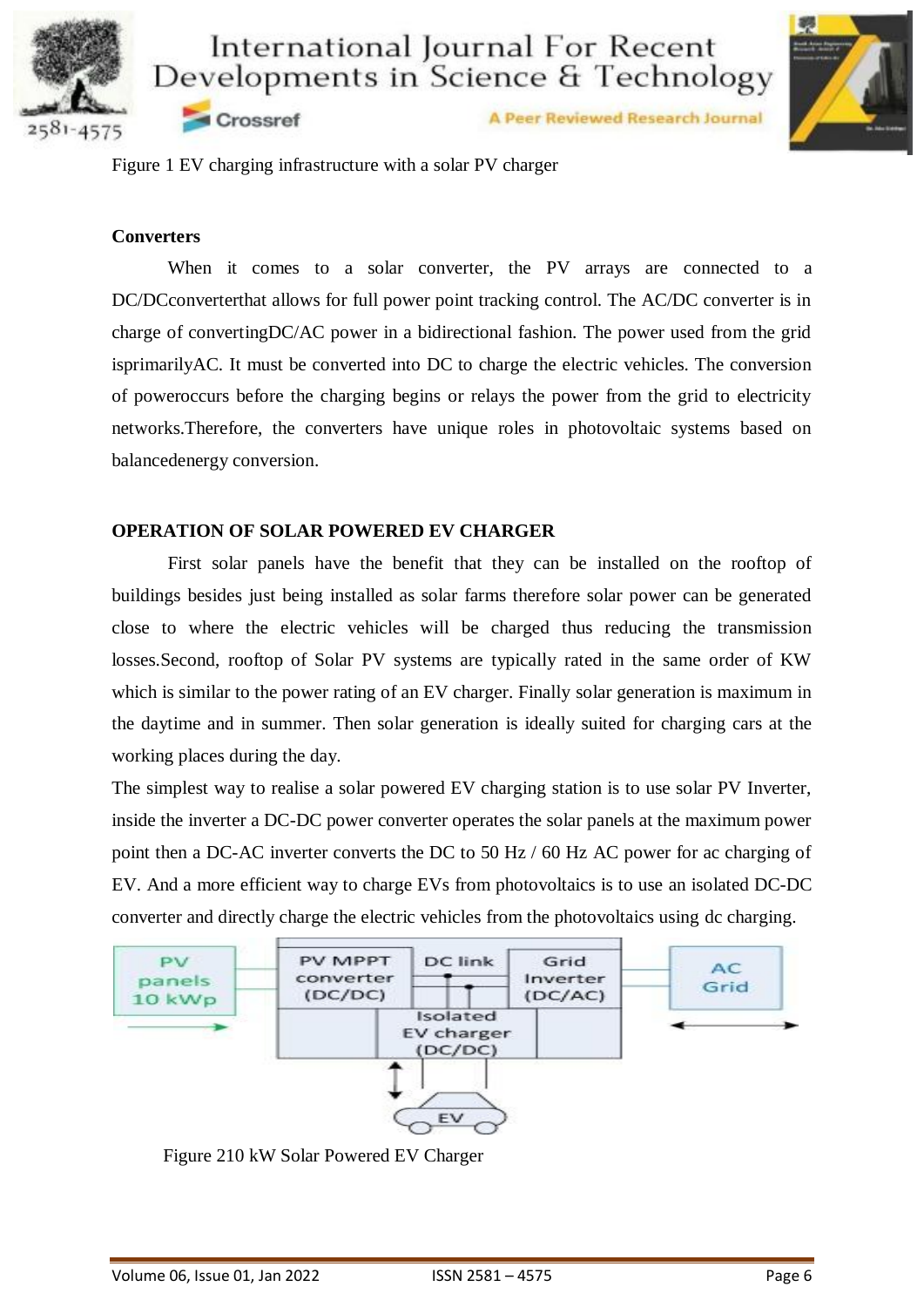



Crossref

A Peer Reviewed Research Journal

A 10 KW solar powered dc charger (6) has been developed it has three power converters inside, a DC-DC converters for solar panels, a DC-DC isolated converter for the electric car and a DC-AC inverter to connect the ac grid. Using this design firstly direct dc charging of the EV from the photovoltaics can be realised, secondly if there is no electric car then the system acts like a solar inverter and directly feeds the PV power back to grid, third if there is no solar power the system operates as conventional dc charger and charges the EV from grid. Finally, the charger is bidirectional i.e., the EV can not only charge from the grid but it can also send the power to the grid as well.

## **EV CHARGING FROM WIND ENERGY:**

#### **INFRASTRUCTURE AND POWER CONVERSION**

Wind power is typically generated today using on shore and off shore wind farms that are located far away from where the electric vehicles are charged, this means that the power must be transported long distance between supply and the electric vehicle load. Wind turbine is typically rated in the order of MW while EV charger in the order of KW, this shows a big difference in the power scales that means potential of wind turbine to charge several hundred vehicles. Finally, wind generation is maximum in winter and in the night time hence wind generation is ideally suited for charging electric cars at the homes in the night.

From a power conversion perspective, generators used in wind turbines typically produce variable frequency ac power which is given to two back-to-back AC-DC converter and DC-AC power inverter are used to convert the variable frequency ac power to high voltage or medium voltage 50 Hz or 60 Hz ac power used for long power transmission and this power is stepped down to low voltage ac power and then EV can be charged using either ac or dc charging.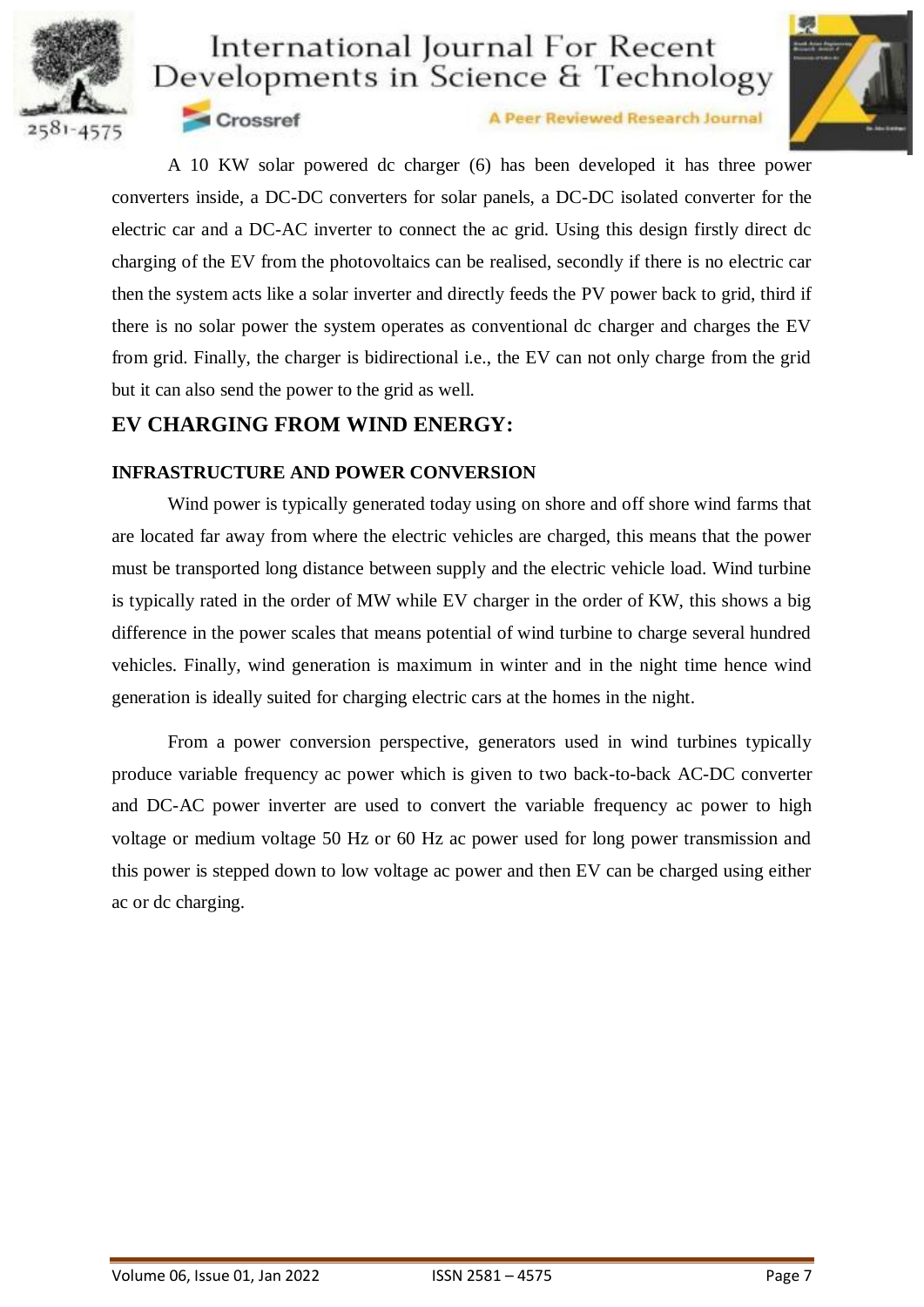

Figure 3Infrastructure of wind energy-based charging EV system

## **SITING, PLANNING AND ENERGYMANAGEMENTSYSTEM:**

#### **SITING**

#### **Home Charging**

Home charging involves private and public charging points in residential areas. Few survey studies have found that the EV's drivers consider home charging as a motivationalfactor for buying EV where it is easy to access. The implementation of more homecharging (HC) infrastructure could increase EVs' adoption rate, especially in cities.Deploying more solar-based charginginfrastructure in residential areas could, therefore, lower reliance on the grid, encourage EV adoption rate, and extend the use of clean energy sources. As a result, that could lowergreenhouse gas emissions and air pollution.

#### **Workplace Charging**

Companies are starting to implement an electric infrastructure for their employees or workplace charging (WC), to demonstrate their commitment to the green environmentconcept. Because of the extended parking period, the workplace is considered as thesecond location for employees with a higher opportunity to charge EVs outside homes, where 15–25% of charging events occur at the workplace. Few companies providerenewable energy charging in the workplace, offering to charge at a shallow or sometimesfree rate (e.g., Google and DirectTV).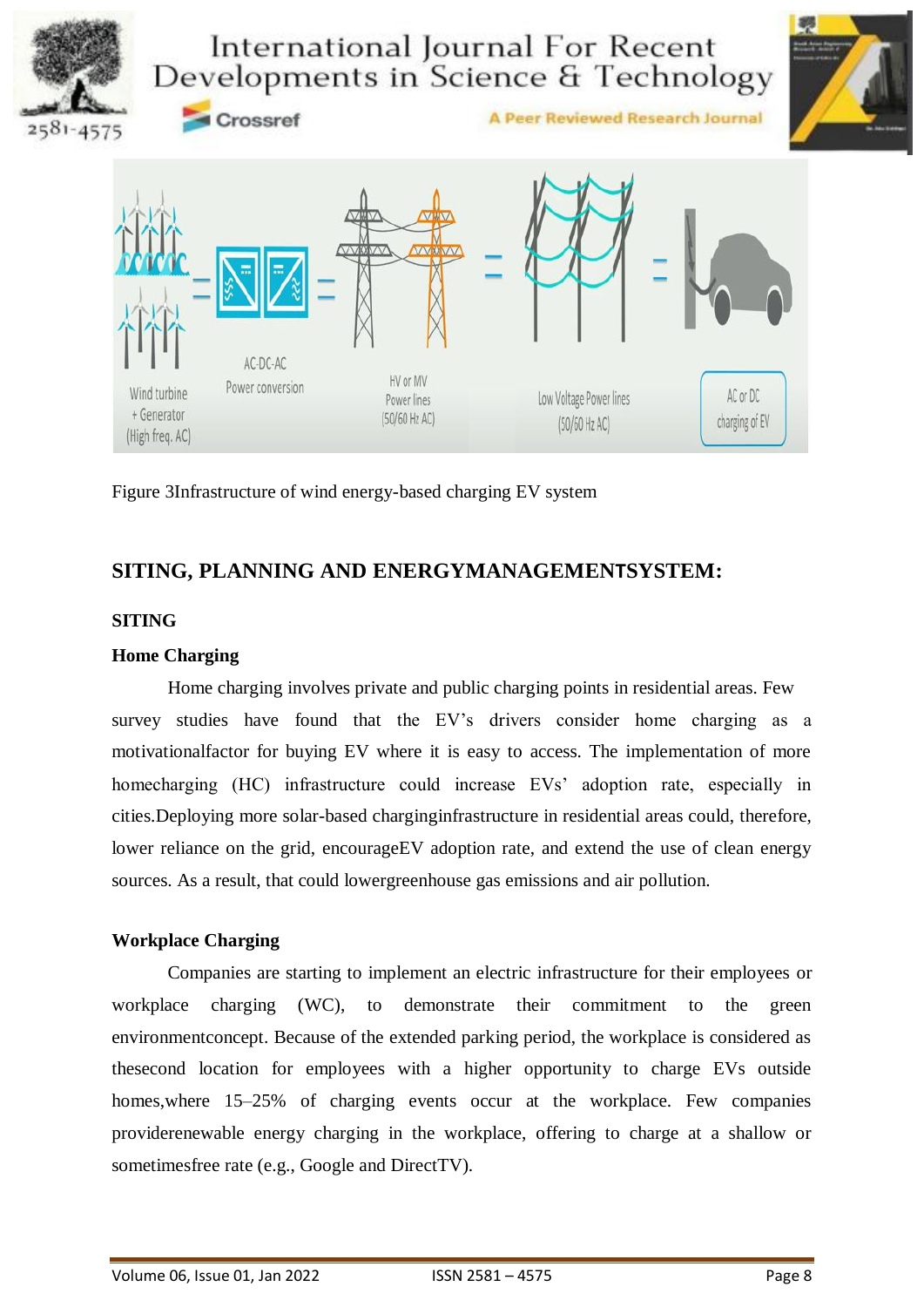



A Peer Reviewed Research Journal

#### **PublicCharging**

Crossref

The public charging infrastructure (PCI) consists of charging stations that EV drivers can easily access when necessary. They are better suited to the implementation of renewable energy facilities than residential areas. The deployment of renewable energy facilities in residential areas faces several challenges, including parking availability, building constraints (e.g., insufficient space for solar panels), and governance issues (e.g., wind farms are, as a rule, sparse out of cities). The public charging stations include the following:

Opportunity charging stations (OCSs) present EV drivers' opportunity to rechargeduring the parking time at public locations. They are locations like shopping malls, airports,supermarkets, schools, parks, and restaurants. Drivers are expected to park for at least 30minutes. The network charging agreement can include OCS to establish a favourable cost model, where EVs drivers can pay a fixed amount monthly as a subscription, pay-asyou-go plans, or for free.

#### **Fast Charging Stations**

Fast charging stations (FCSs) can solve the charging time issue, which is critical in the adoption and deployment of EVs. Fast charging works by quickly charging EVs in the same way that conventional vehicles are charged at gas stations. By having FCS along the way, fast-charging plays a critical role in increasing the travelling distance of EVs. The offboard fast charging module is essential for fast-charging stations with outputs of 35 kW or greater. The respective current and voltage ratings are 20–200 A and 45–450 V. Because they are both so high, such infrastructure must be installed in supervised stations.

#### **Battery Exchange Station**

A battery exchange station (BES) is a system that EV drivers can replace their dischargedbattery with a fully charged battery at BES. The implementation of BES can provide

several benefits, such as its very fast exchanging time. For example, Tesla, a wellknownelectric vehicle maker, swap EV batteries in 90 s.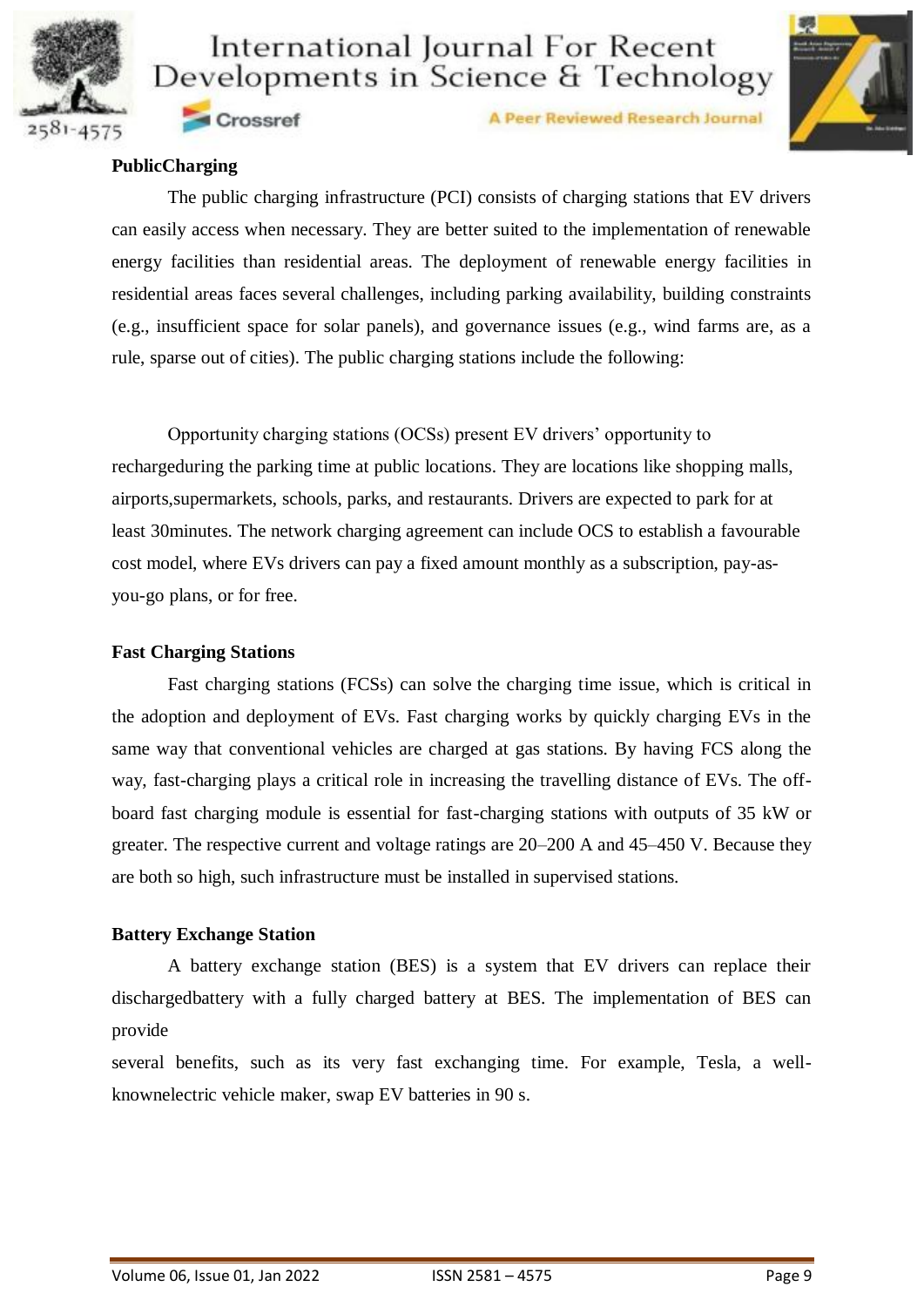



A Peer Reviewed Research Journal

#### **OPTIMAL PLANNING**

Crossref

Planning a charging station is a difficult task. It takes into account the availability of renewable sources, traffic demand uncertainties and the complex nature of location design. Thus, there is a need to link long-term planning decisions (e.g., location, size, and operation hours) with short-term operation decisions (e.g., grid power usage, the number of batteries charged/discharged, energy storage, V2G, and renewables) in a charging station to form a planning framework.

Furthermore, energy system planning models in built-environment applications should have data standardisation, interpretability, scalability, flexibility and reconfigurability. These characteristics can form the basis for future modelling research in order to develop and deploy models in IoT-based systems as digital twins of real-time processes. Rather than being designed for individual and separate applications, digital twins will be developed in a hierarchical and interconnected manner.

| S. No | <b>Modelling Technique</b>       | <b>Source</b>       | <b>Station Type</b>             |
|-------|----------------------------------|---------------------|---------------------------------|
| 1.    | <b>Stochastic Programming</b>    | Grid, Solar         | <b>Charging Station</b>         |
| 2.    | Mixed-Integer Linear Programming | Grid, Wind, Vehicle | <b>Charging Station</b>         |
|       |                                  | to Grid $(V2G)$     |                                 |
| 3.    | Two Stage Stochastic MILP        | Grid, Solar         | <b>Battery Exchange Station</b> |
|       |                                  |                     | & Charging Station              |
| 4.    | Two Stage Stochastic MILP        | Grid, Wind, V2G     | <b>Charging Station</b>         |
| 5.    | <b>Stochastic Optimization</b>   | Grid, Wind          | <b>Charging Station</b>         |
| 6.    | Probabilistic Model              | Grid, Wind, Solar   | <b>Charging Station</b>         |
| 7.    | Two Stage Stochastic MILP        | Grid, Solar         | <b>Battery Exchange Station</b> |
| 8.    | <b>MILP</b>                      | Grid, Wind          | <b>Charging Station</b>         |

Table 4 Charging station planning

#### **OPTIMAL SIZING**

In recent years, the transportation sector has witnessed a rapid growth of electric vehicles (EVs). The aim is to achieve sustainability of system therefore the EVs demand increases, thus introducing additional load to power systems. There is need to upgrade and increase the capacities of the electricity distribution systems to contain the overloading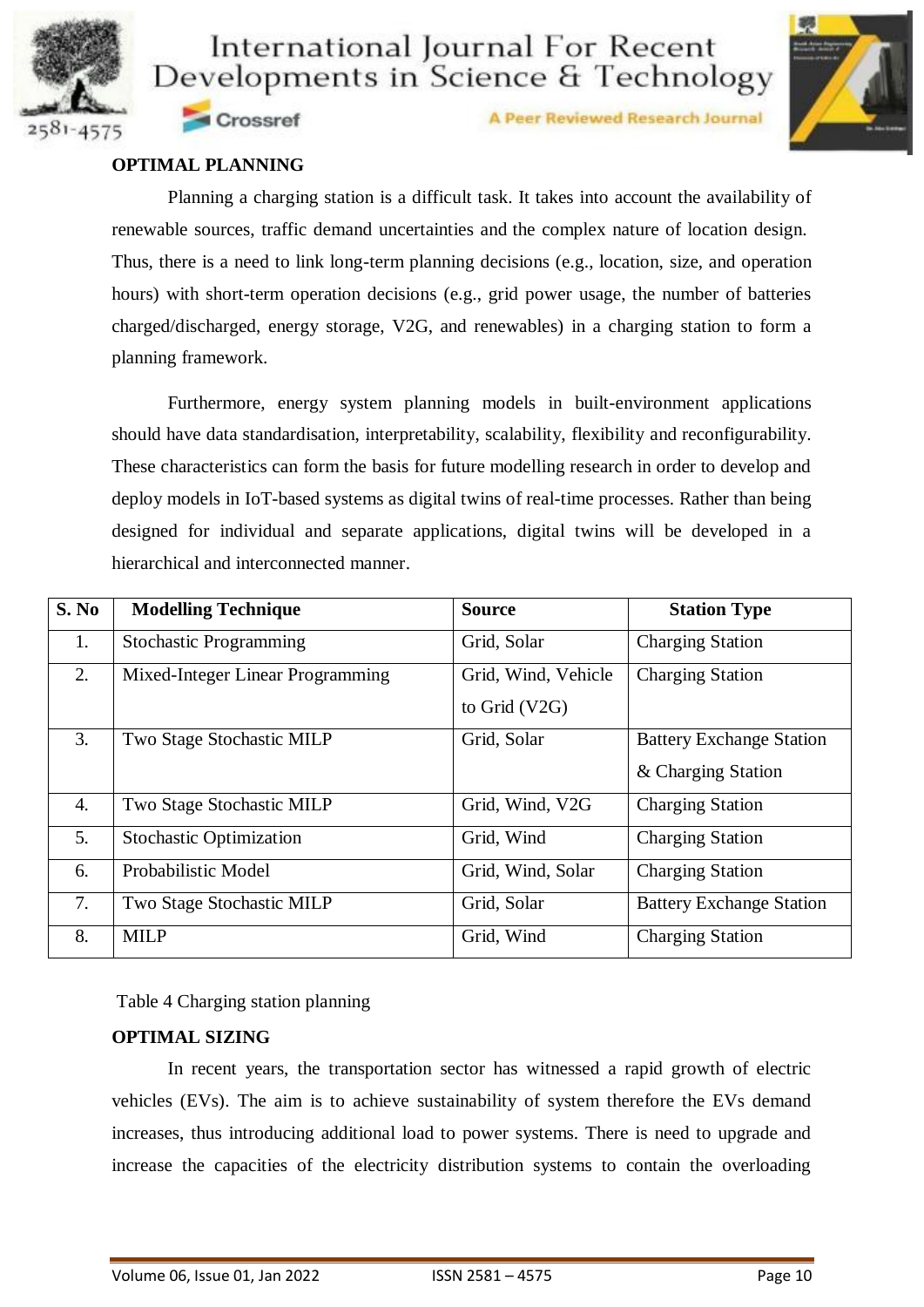



Crossref

A Peer Reviewed Research Journal

challenge and integrate renewable energy sources into the charging station. So, the Hybrid Optimization Model for Electric Renewables (HOMER) software was employed for sizing the renewable energy source and for power sharing to the loads.

With one 200 kW capacity WT unit and PV panels (1), a total power of 250 kW, a total energy generation of 843,150 kWh was realised and charging station has the capacity 5 EVs in 1 hour. A 200-kW wind generator and a 10-kW charge and discharge machine were used to power both EVs and the overall system's energy balance. The MATLAB simulation results provided theoptimal size of charging stations for the number of EVs based on the optimal load factor,power loss, and voltage profile. Similarly, a hybrid improved optimization algorithm basedon Genetic Algorithm-Particle Swarm Optimization (GA-PSO) was used for theoptimal sizing of renewable energy sources (RES) and EVs' charging demand.

#### **CONTROL AND ENERGY MANAGEMENT**

The promising approach for balancing the generation of electricity fromrenewable energy sources can be achieved using configurable dispatch loads or energystorage systems, as it can provide electricity in low power generation. The energystorage system's utilization to stabilize the power grid is no longer a new technology.

Other energy sources, such as concentrated solar energy, flywheel, dedicated battery, andhydro-pumped storage systems, are some of the technologies that have been utilized.

The goal of energy management is to monitor and optimize electricity usage to lower costs and reduce emissions without disrupting operations.While some aspects of energy management can be performed manually, it is most effective when aided by behind-the-meter on-site technologies such as sensors, software and other monitoring tools.Concerning energy management for EVs associated with renewable energy sources by the method of maximum power point tracking technique and Smart charging by pulse width modulation (e.g., Free Wires Boost Charger which enablesa site host to manage energy costs while not impacting the drivers charging experience).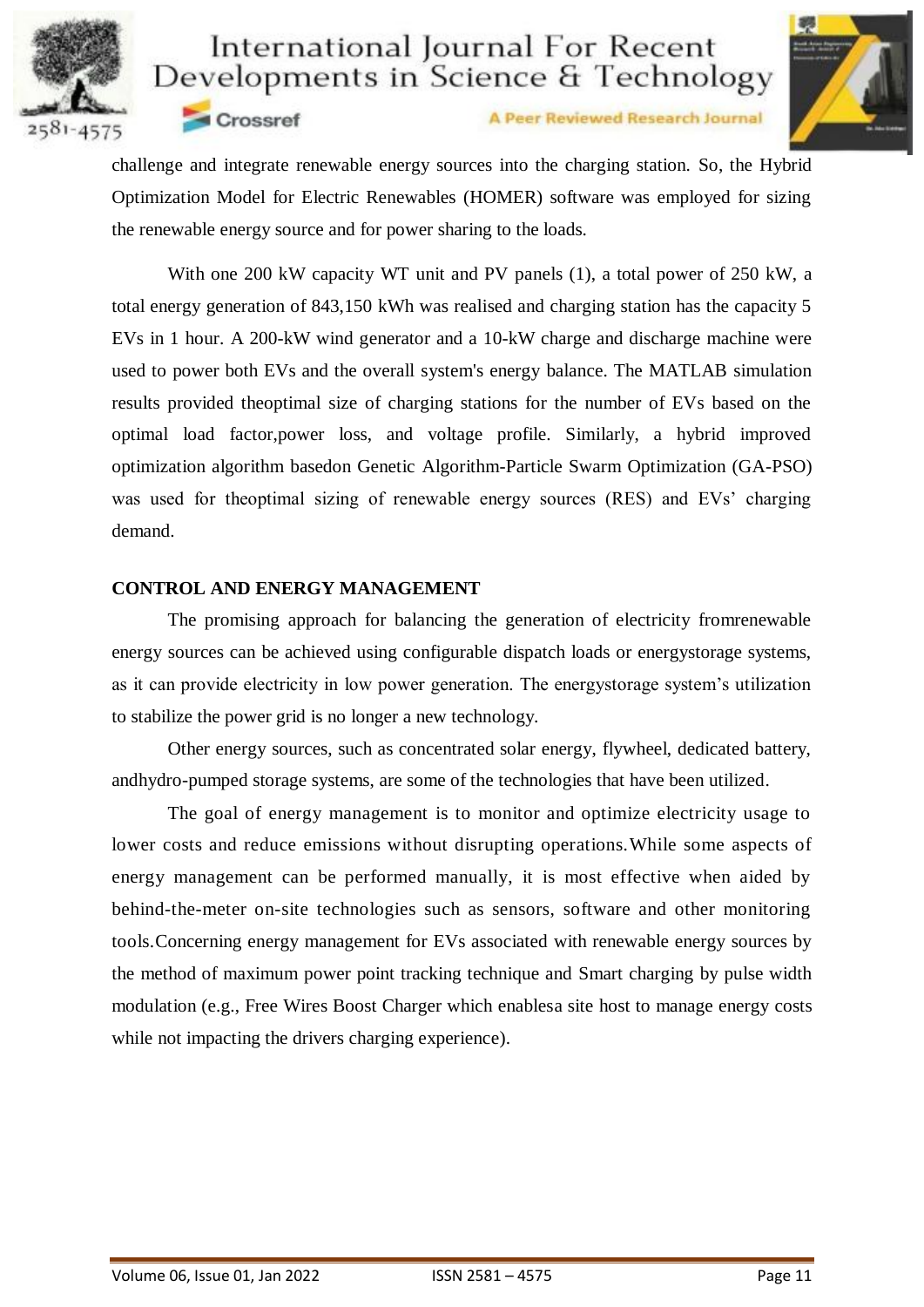



A Peer Reviewed Research Journal

## **CONCLUSION:**

Crossref

The integration of renewable energy and EVs draws the future mode of transportation.The greater the adoption of EVs and RCIs, the lower the carbon emissions and consumption of fossil fuels. However, there are some obstacles to the deployment of renewable energy-based infrastructures due to their natural fluctuations.For wind turbines, thelocation and environmental factors are critical issues for installation. Urban areas havebeen found to be unsuitable because of their noise and requirement for spacious premises.For solar systems, the focus of electricity production is only on the daytime; As a result, its supply is limited in meeting the high typical electricity demand. As the concept of V2G, siting, and optimal planning are raised to overcome these obstacles.

Wind and solar energy are considered to be good sources for EV charging infrastructure.However, their integration with EVs, V2G charging facilities, and ESS can form RCIwith a microgrid plan for network charging.RCI planning is challenging becauseof the availability of renewable sources, uncertainties in traffic demands, the complexnature of location design, and other factors affecting the hourly power management such asrenewable source, grid peak hours and V2G. In renewables charging infrastructure that use real-time data to improve control strategies, sizing, energy management and real-time control like energy storage controller and finally,charging pricing approaches show that there are only a few utility programmes that support renewable charging, and they are only for residential customers. New chargingprogrammes for heavy-duty vehicles and retail customers at public charging loads must be implemented.

## **REFERENCES:**

- 1. Von Jouanne, A Husain, I.Wallace, A. Yokochi, A. Gone with the wind: Innovative hydrogen/fuel cell electric vehicle infrastructure based on wind energy sources. IEEE Ind. Appl. Mag. 2005, 11, 12–19.
- 2. Lahiri-Dutt, K. The Diverse Worlds of Coal in India: Energizing the Nation, Energizing Livelihoods. Energy Policy 2016, 99, 203–213
- 3. Clement, K.; Haesen, E.; Driesen, J. The Impact of Charging Plug-In Hybrid Electric Vehicles on a Residential Distribution Grid. IEEE Trans. Power Syst. 2009, 25, 371– 380.